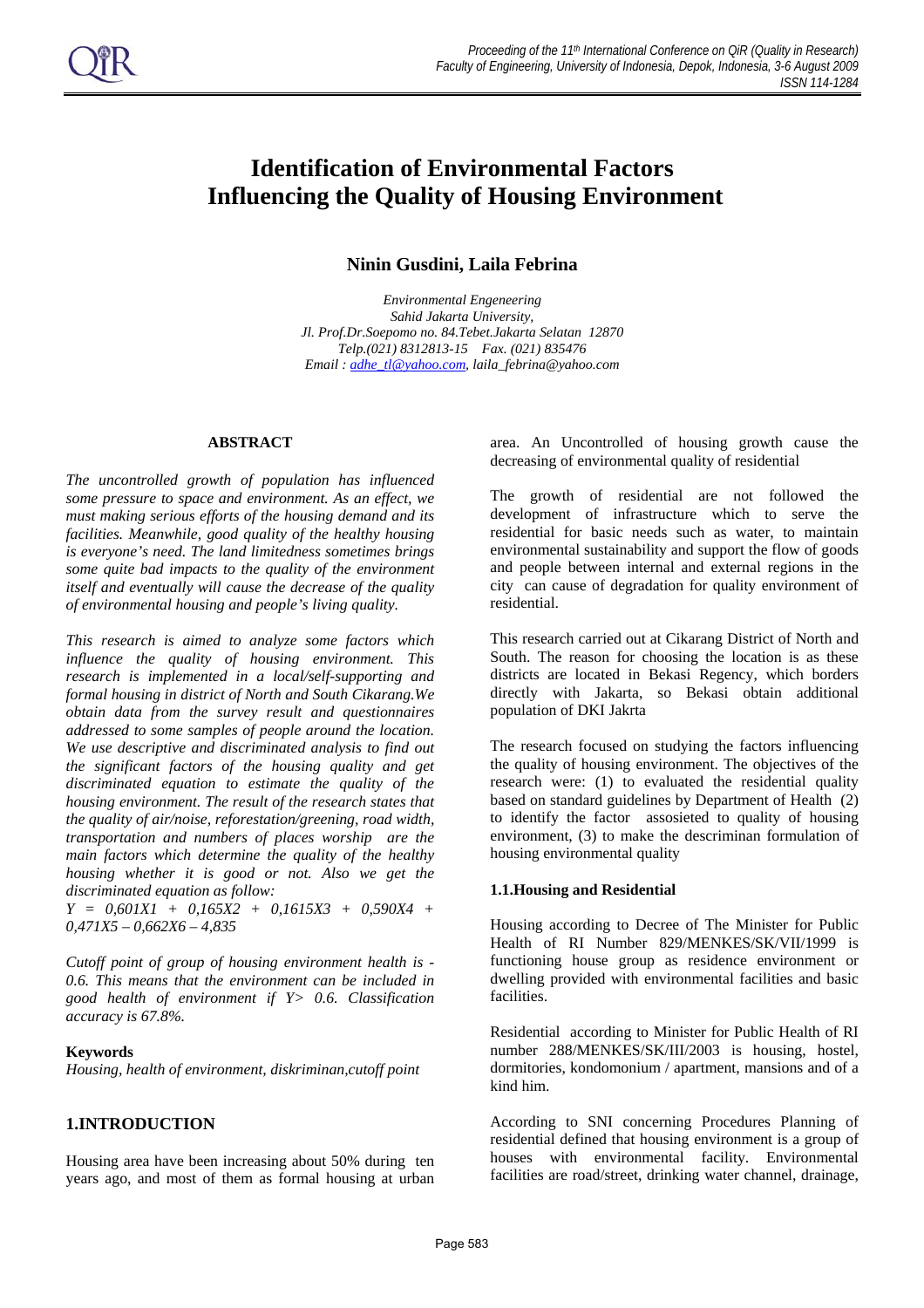solid waste disposal, electrics network. And the infrastucture at residential consists of educational facilities, healthy facilities, commercial, governance,public service, recreation, and culture.

## **1.2.Environmental Quality of Housing**

Environmental Quality of Housing consists of physical and non physical component ( social of economics). Direktorat Cipta Karya( 1979) specified level of quality of housing environment use parameter such as . (1)furnerability of location against natural disasters; (2)quality of fresh water resource; (3)quality of air and noise pollution; (4)greening/penghijauan; and (6)facilities and infrastructure consisting of sanitation, waste management, drainage/sewerage system, condition of roads, transportation, education and worshipping facilities.

Identification of Housing Environmental Health Quality level of each type of residential areas was evaluted based on basic standard of Minister of Health Republic of Indonesia no:829/Menkes/VII/1999 regarding criteria of Housing Environmental Health Quality covering six aspects: critical areas, quality of air and noise pollution, reforestation/greening, disease vectors, and environmental facilities, and infrastructure such as transportation facility, school, worship facilities and vector of disease

## **2.METHODOLOGY**

#### **2.1.Stage sampling**

Type of the research used is analytic descriptive research. Amount of Sample is taken pursuant to formula of Slovin, 1994 as follows:

$$
n = \frac{N}{(1 + N e^2)}
$$

in this case:

 $n =$  amount of sample every types housing

N= amount of populations every housing type in one segment

e = diffuseness of carelessness because of mistake of intake of sample which can be tolerated. To the amount of populations 500-2500, assess e gyrate 2 - 10%.

## **2.2 Phase of Identification and Classification of Health of Environment Housing**

Factor Physical and non physical at indicator mount the quality of health of housing environment is given by score 1 to 5 at propagated questionnaire to resident in region of North and South Cikarang.

Classification analysis result of calculation of health of housing environment is based on the amount of variable scores health of housing environment and factor of scale is later; then calculated by highest and the lowest score. According To Direktorat Cipta Karya(1979), classes amount made by classification 4 class health of environment that is: class 1 : very good, class 2 : good, class 3 : rather good, class 4 : unfavorable.

Formula used in class interval is: class interval = The highest score – The lowest score The amount of class

| Class 1 : very good    | $(75-60)$   |
|------------------------|-------------|
| Class 2 : good         | $(59 - 44)$ |
| Class $3:$ rather good | $(43 - 28)$ |
| Class 4 : unfavorable. | $(27-15)$   |

Hereinafter to discriminan, analysis to know variable having an effect on (variable of predictor) at forming of health of environment housing of dab obtained also equation of model of its discriminan.

Through analytical method will be identified and tested by variable data in each housing environment:

- 1. Variable which is enough significant statistically as predictor variable (with f value < 0.05) so automatically process of analysis will be discontinued
- 2. Model of Discriminan used is  $Y = C + B_1X_1 + B_2X_2 + B_3X_3 + B_nX_n$

Where:

- Y is the level of quality of health of housing environment at selected housing
- C is number of Constanta of equation of discriminan
- B1, B2, B3 and of Bn is the level of function value from each predictor variable X1, X2, X3, and Xn 3. Critical point is boundary value determining what is type health of housing environment including very good classification, good, rather good, unfavorable, according to Santosa and Tjiptono ( 2004), and and determined based on the calculation formula:

$$
Z_{cu} = (Nb.Za + Na.Zb) / (Na + Nb)
$$

# **3.DATA ANALISYS**

The health of environment housing data obtained from propagated questionnaire to 182 houses in district of North and south Cikarang.

## **3.1.Health of Environment Housing**

Measurement of health of housing environment is meant to know how condition of quality of environment which is in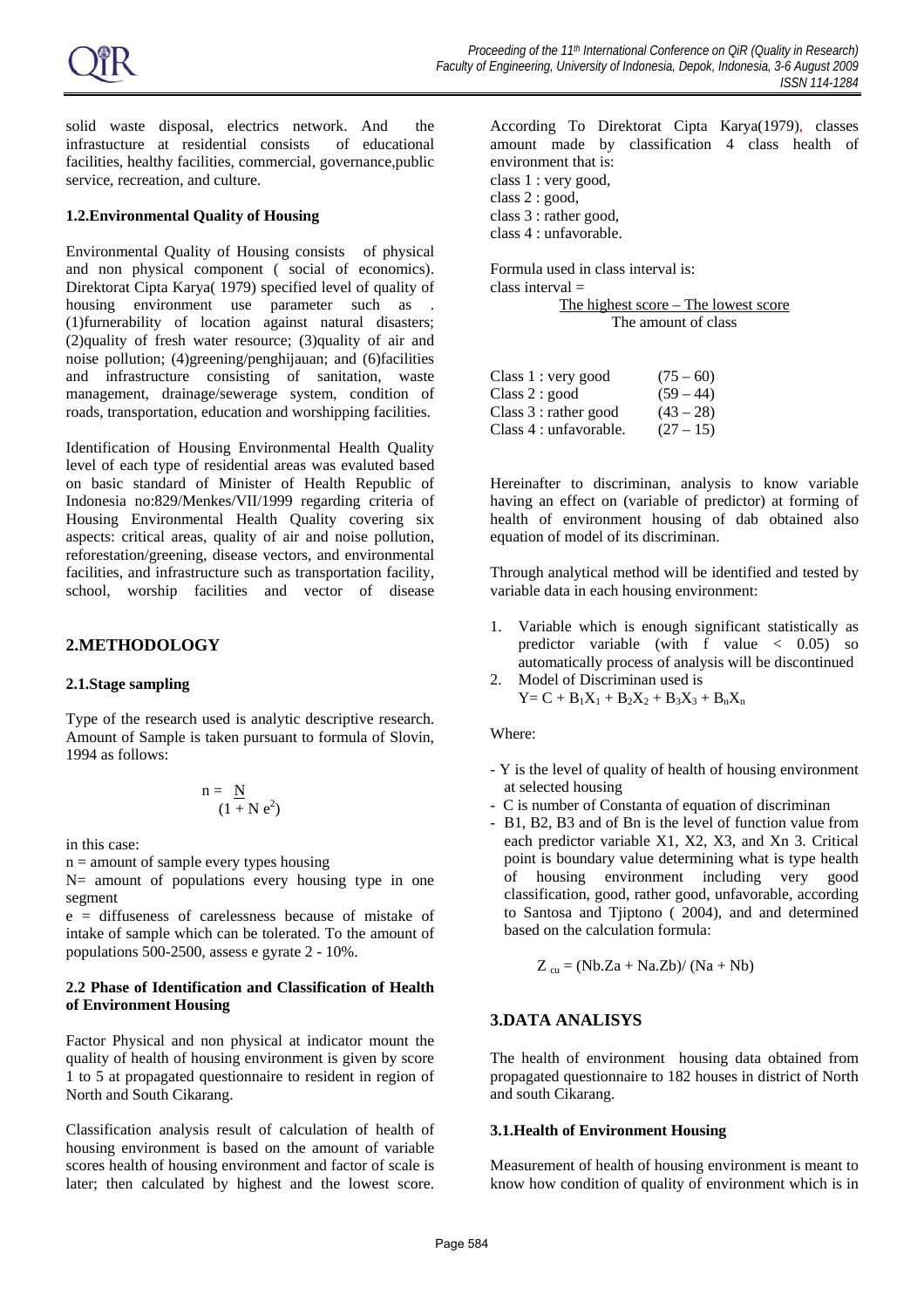district of North and South Cikarang. Measurement of health of housing environment is based on some physical variables and non-physical. Pursuant to field survey obtained data that without differentiating self-supporting housing and foral housing explained that counted 22 boxes of sample which in district of North South Cikarang and enter in criterion health of good housing environment (Class of II) and 2 boxes of sample enter in criterion health of rather good housing environment (class of III).

Meanwhile for the district of North Cikarang that counted 20 boxes of sample, existing enters in criterion health of good environment (class 2) and 5 boxes of sample enter in criterion health of rather good housing environment (class 3).

## **3.2.Analysis of Discriminan**

Analysis of discriminan is aimed to know some phenomenon that is how relation of level the quality of health of housing environment with characteristic variable at housing area. What kind of variable of having an effect on or becoming variable of predictor at level of quality of health of housing environment.

Analysis Discriminan of Health of Environment Housing Health of housing environment in North and South Cikarang reside in two conditions that is health of good housing environment ( class 2) with score value range between 46 - 59 and health of rather good environment ( class 3) with value 30 - 45.

Pursuant to analysis of discriminan for the health of housing environment, obtained data that from 13 variable found on health of housing environment, there are 6 most differentiating variables to class health of good housing environment ( class 2) with class health of rather good housing ( class 3). This matter can be seen at table 1.

Variable with value of significant F 0.05 meaning there is difference between environmental class 2 with environmental class 3. Variable differentiating is the quality of air / noise, tree protector of road, green space, wide environmental road, transportation medium and Places worship. Meanwhile variable which cannot differentiate between rather good and good environmental quality is location, quality of ground water, sanitary, solid waste disposal, drainage, condition of environmental road, amount of school and vector diseases

## *Table 1. Significancy Score Health Of Environment Housing*

| <b>Tests of equality of group means</b> |        |       |     |        |     |
|-----------------------------------------|--------|-------|-----|--------|-----|
|                                         | Wilks' | F     | df1 | $df$ 2 | Sig |
|                                         | Lambda |       |     |        |     |
| Ouality                                 | .846   | 10,35 | 1   | 57     | .00 |
| air, noise                              |        | 8     |     |        | 2   |
| Tree protector of                       | .911   | 5,591 | 1   | 57     | .02 |
| road                                    |        |       |     |        |     |
| Green Space                             | .865   | 8.898 | 1   | 57     | ,00 |
|                                         |        |       |     |        | 4   |
| Wide of road                            | .901   | 6.294 | 1   | 57     | .01 |
|                                         |        |       |     |        | 5   |
| Transportation                          | .922   | 4,830 | 1   | 57     | ,03 |
| facility                                |        |       |     |        | 2   |
| Places worship                          | .900   | 6,351 | -1  | 57     | .01 |
|                                         |        |       |     |        | 5   |

Process hereinafter is to look for equation of discriminan. It is approach model of calculation of class type of health of housing environment

table 2. Tables of discriminan function of health of housing environment.

| Table 2. Canonical Discriminant Function Coefficients |  |
|-------------------------------------------------------|--|
|-------------------------------------------------------|--|

|                         | Function |
|-------------------------|----------|
|                         |          |
| Air quality             |          |
| Noise, Vibration        | .601     |
| Tree<br>of<br>protector | .165     |
| road                    | .615     |
| Green Space             | .590     |
| Wide of road            | .471     |
| Transportasi            | $-.662$  |
| Places worship          | -4,835   |
| (Constant)              |          |

Unstandardized coefficients

Pursuant to table 2 obtained by equation of discriminan for the health of housing environment shall be as follows:

 $Y = 0,601$   $X_1 + 0.165$   $X_2 + 0,615$   $X_3 + 0,590$   $X_4 + 0,471$  $X_5 - 0.662 X_6 - 4,835$  (equation 1)

Where:

 $Y = Class of health of environment that is class 2 (good)$ or class 3 (rather good)

 $X1 =$ Quality of air, noise

X2 = Tree Protector road

 $X3 =$  Green Space

- X4 = Wide of environmental road
- X5 = Medium Transportation
- $X6 =$  Places worship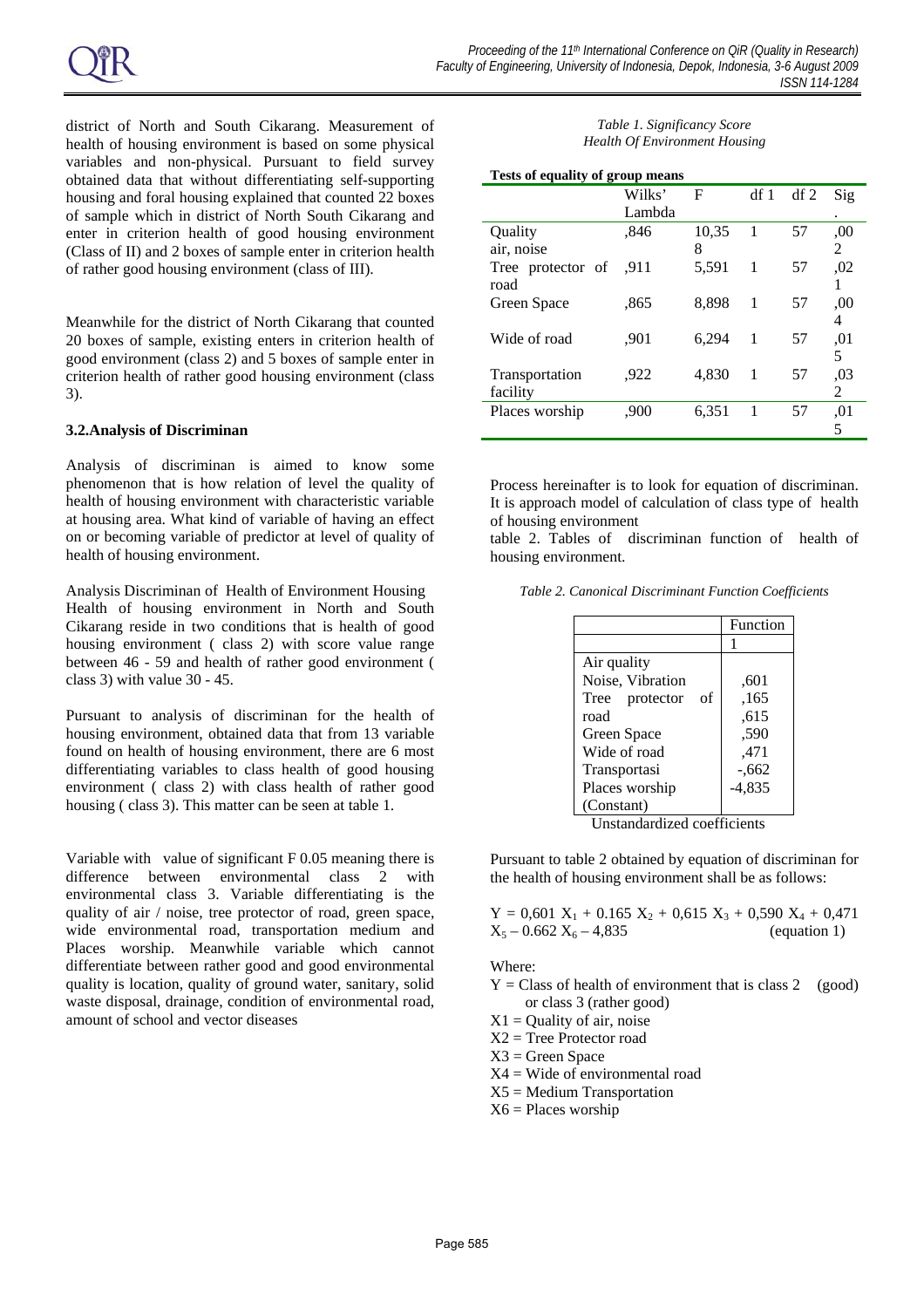Explanation of distinguishing variable between qualities of health rather good and good environmental shall be as follows:

Noise at housing with good environmental quality relative peaceful with gyration  $< 50$  dB, and air quality tends to cleaner of cause far from motor vehicle pollution and noise. Meanwhile the noise quality at housing with rather good quality is ranging from 51-60 dB. Analogical from fisrt equation obtained positive sign  $(+)$  at X1, this matter mean that good progressively air quality of housing hence will have good progressively also the quality of health of housing environment.

Protector tree road for good category have amount of above 50% from existing housing area, meanwhile for rather good category have 25-50% protector tree at housing area. Based on first equation obtained positive sign (+) at X2, matter this means more and more protector trees road of housing environment will compare diametrical with environmental quality of housing.

Green Space meant to improve the environmental quality, comfort, freshness and avoid environmental degradation for sustainable development. Green spaces at housing are with category health of good environment between 25 - 50% from housing area. Meanwhile Green spaces at housing with rather good environment class gyrate less than 25% from housing area. Based on first equation is obtained positive sign  $(+)$  for the X3, matter this means more and more green space at one particular housing environment hence will good progressively also the quality of health of housing environment.

Transportation medium at housing with quality health of good environment, more complete, generally they use ojek (rent motorcycle), private vehicle or made available by city transport residing in at elbow main road. Meanwhile at environmental quality of rather good housing is generally only one just city transport type to especial road/downtown. Equation 1 is obtained by positive sign (+) at X4, of matter this means complete progressively transportation medium which there is at one particular housing environment, hence will be good progressively also the quality of housing environment.

Wide for environmental road at housing with good quality tend to more wide and can passed by vehicle of wheel four and road of its environment has been concreted. Wide meanwhile environmental road at housing with environmental quality rather good 2- 4 meters and cannot passed by vehicle of wheel four. Based on first equation obtained positive sign (+) at X5, matter this means wide progressively environmental road of housing environment hence will good progressively also the quality of health of housing environment. Places worship at housing with health of good environment has amount less than two places worship. Meanwhile the amount of places worship at housing with health of rather good environment generally has more than two places worship, Based on first equation where obtained negative sign (-)at X6 (amount of places of worship) which means the more places worship at one housing environment hence environmental quality of the housing is not yet good of course. Process hereinafter is to look for critical point (cut off Point) as constrain to determine a housing type come into environmental class 2 (good environmental class) or 3 (rather good). To calculate to search score boundary value or critical point follows formula of Santosa and of Ciptono, (2004), as follows:

$$
Z cu = (Nb. Za + Na.Zb) / (Na + Nb)
$$

Coefficient value center group (Z) obtained from value of centroid pursuant to calculation of SPSS. Assess Centroid for the health of housing environment can be seen at table 3.

*Tabel 3. Cenntroid Score of Health Environment* 

|                                       | Functions at Group Centroids |    |           |  |
|---------------------------------------|------------------------------|----|-----------|--|
|                                       | Class                        | of | Functions |  |
|                                       | Environment                  |    |           |  |
|                                       |                              |    |           |  |
|                                       | $2,00$<br>$3,00$             |    | ,408      |  |
|                                       |                              |    | $-1,008$  |  |
| Unstandardized canonical discriminant |                              |    |           |  |
| functions evaluated at group means    |                              |    |           |  |

As for detailed calculation to look for score boundary value or critical point shall be as follows:

$$
Z cu = (Nb. Za + Na.Zb) / (Na + Nb)
$$

Where:

Zcu= Critical point of level health of housing environment.  $Na =$  Amount of sample which enter environmental class

category  $2$  (good) = 42

Nb = Amount of sample which enter environmental categories  $3$  (rather good) = 17

Za= Function of Centroid environmental class  $2=0,408$ 

Zb= Function of Centroid environmental class 3=-1,008.

$$
Z cu = (Nb. Za + Na.Zb) / (Na + Nb)
$$
  
= (17. 0,408) + (42. -1,0081) / (17 + 42)  
= -0,6

| Tabel 4. Critical Value Boundary (Cuttoff Point) |
|--------------------------------------------------|
| health of housing environment                    |

| health of housing<br>environment       | Number<br>οf<br>group<br>member | Core Coefisien<br>of Group $(Z)$ | Critical<br>value<br>boundary<br>$(\rm Z_{\rm cu})$ |
|----------------------------------------|---------------------------------|----------------------------------|-----------------------------------------------------|
| Class $2$ (good)                       | 42                              | 0,408                            | $-0.6$                                              |
| 3<br><i>(rather)</i><br>Class<br>good) | 17                              | $-1,008$                         |                                                     |